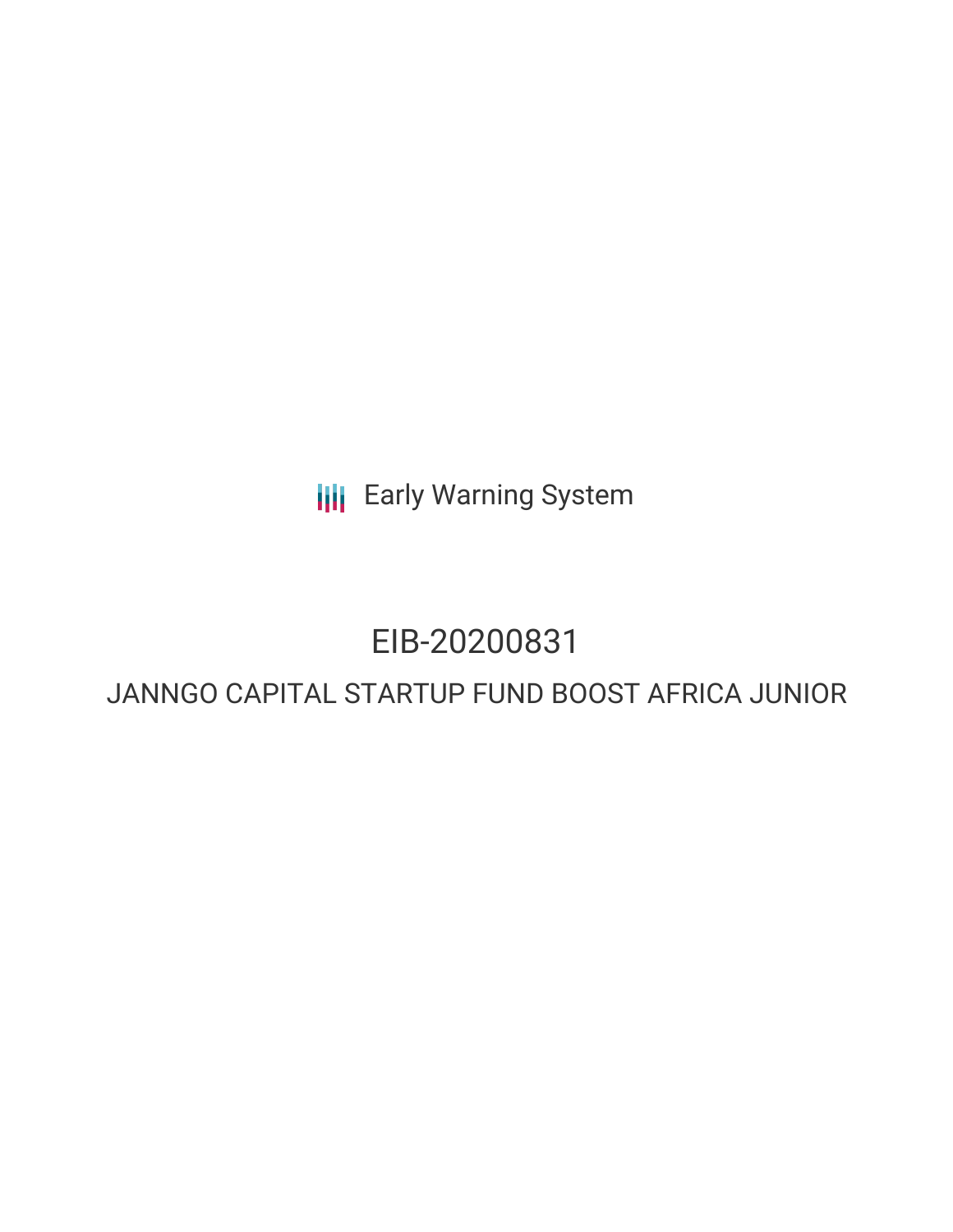

## **Quick Facts**

| <b>Countries</b>              | <b>Ivory Coast</b>             |
|-------------------------------|--------------------------------|
| <b>Financial Institutions</b> | European Investment Bank (EIB) |
| <b>Status</b>                 | Proposed                       |
| <b>Bank Risk Rating</b>       | U                              |
| <b>Borrower</b>               | JANNGO CAPITAL PARTNERS SAS    |
| <b>Sectors</b>                | Finance                        |
| <b>Investment Type(s)</b>     | Loan                           |
| <b>Loan Amount (USD)</b>      | $$11.87$ million               |
|                               |                                |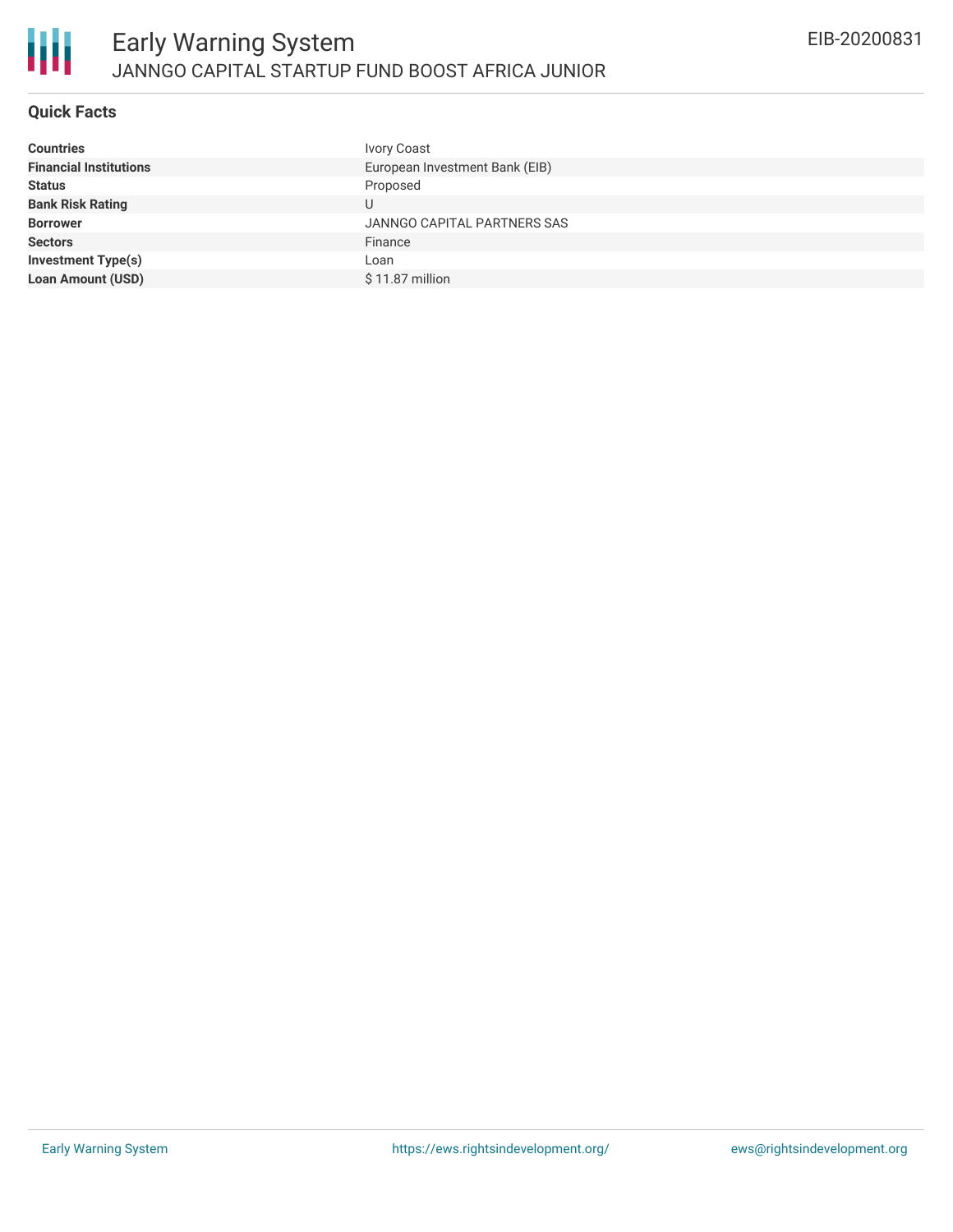

### **Project Description**

Equity investment of up to EUR 10 million in junior tranche in Janngo Capital Startup Fund, a venture capital fund investing in technology start-ups primarily in West Africa with a focus on Ivory Coast.

The proposed operation concerns a junior tranche investment in Janngo Capital Startup Fund, a closed-end venture capital fund with a target size of EUR 60 million. The fund will be set up to support start-ups in the digital and technology sectors (hightech companies) in sub-Saharan Africa, with a focus on West Africa. The Janngo team will seek to create value through an active management approach leveraging their entrepreneurial background to drive the growth and profitability of portfolio companies while building capacity in terms of business management, corporate governance as well as environmental and social standards. The fund will address a significant funding gap in the under-developed venture capital market in West Africa.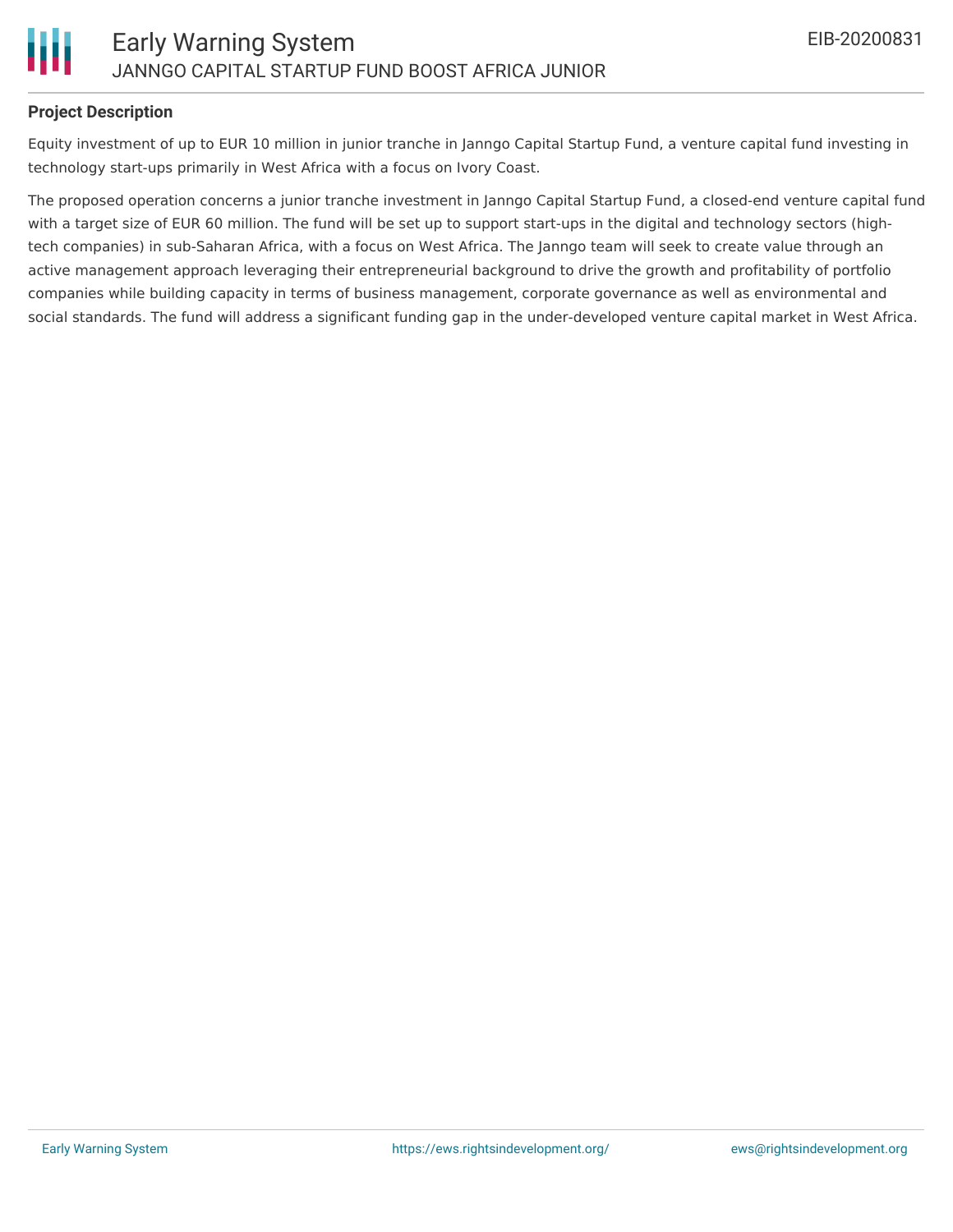

### **Investment Description**

European Investment Bank (EIB)